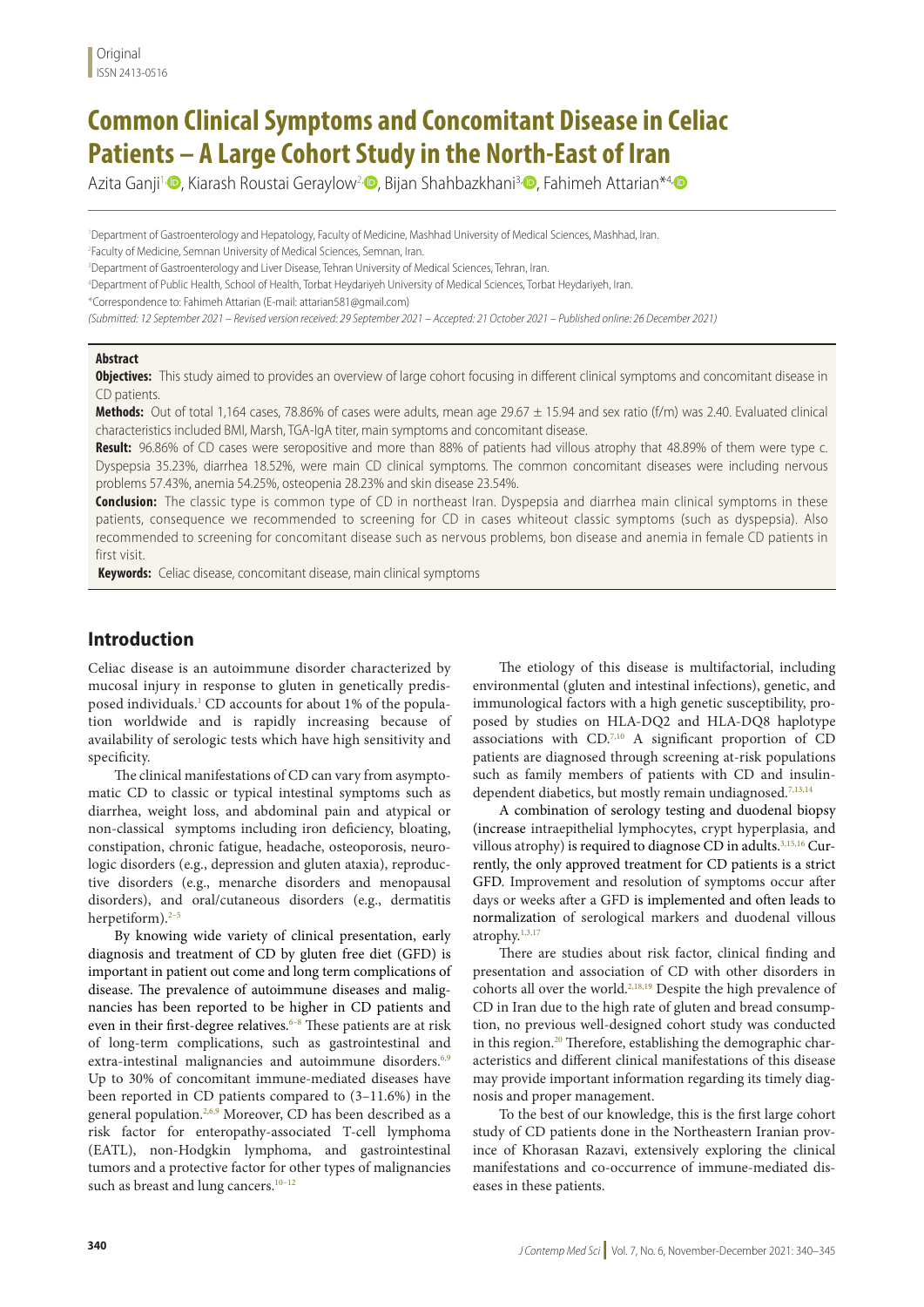### **Methods**

#### *Study Setting & Design*

This retrospective study includes a cohort of celiac patients registered in the Celiac Disease Center of Mashhad University of Medical Sciences (MUMS), located in the Northeastern Iran. This cohort was comprised of the records of all patients (with signs or symptoms of celiac) that were referred for diagnosis to the Celiac Disease Center from Khorasan and other neighboring provinces between 2010 and 2020. The data was analyzed using STATA version 12 (STATA, USA, 2009). The level of significance was less than 0.05 for all statistical tests. This study has been approved by the ethics committee of Mashhad University of Medical Sciences (Code: IRMUMSREC.1396.112). Furthermore, a written informed consent has been obtained from all participants.

#### *Study Population*

Study population was a cohort of 1164 patients with definite or clinical diagnosis of Celiac Disease. Diagnosis of CD was ascertained by positive celiac serology (TGA-IgA) and Marsh ≥ 2 histology on duodenal biopsy. TGA-IgA were assessed by enzyme-linked immunosorbent assay,<sup>14</sup> Kit (Euro immune, Germany) in a research laboratory. Biopsy reports based on Marsh and modified Marsh Oberhuber Classification.<sup>21</sup> Seronegative CD cases was diagnosed based on mucosal atrophy and HLA typing or challenge test after ruling out all other cause of mucosal atrophy including Crohn's, infection, radiation, HIV, CVID, malignancy and peptic deodenitis and drug use. IgA deficiency patients were diagnosed based on pathology and IgG base serology of TGA and anti DGP. Seropositive CD cases were included in this cohort without biopsy, if had raised TGA-IgA and response to GFD and compatible HLA and typical presentation. Also patients without villous atrophy were included, if they were symptomatic and had high serology titer more than 10 times of normal and compatible HLA.

# **Data Collection**

Clinical and demographic variables were included age, gender, height, weight, symptoms, Type of diseases (seropositive, seronegative or others), thyroid function, liver function and immune mediated diseases and other concomitant diseases such as Skin problem and Nervous problem were extracted from the database. Main symptoms that assessed in these patients were including dyspepsia, diarrhea, weight loss, flatulence, reflux, abdominal pain and others symptoms. TGA-IgA levels were reported in unit per milliliter using the manufacturer's supplied reference ranges: 0–20 negative, >20 positive. The highest standard in the assay was >200, (10 times upper limit of normal).

### **Results**

#### *Characteristics of the Patients*

Of the total of 1,164 cases, 78.86% of cases were adults (age 14 or older). 70.64% were female  $(n = 811)$  and sex ratio was (F/M) 2.40. The mean age at the time of the first visit was 29.67 ± 15.94 years (ranging from 1 to 76 years) and mean age not different between genders (male = 28.99, female = 29.95, *P* = 0.35). However 23.63% of patients (age >15 years old) had lower weight, but 48.49% of them had normal BMI ( $n = 353$ ) (Table 1), and fortunately only 3.88% of this cohort were smoker (*n* = 32).

| Table 1. Baseline characteristics of celiac patients |                                     |              |                   |                          |  |  |  |
|------------------------------------------------------|-------------------------------------|--------------|-------------------|--------------------------|--|--|--|
| <b>Variables</b>                                     |                                     | <b>Total</b> | Gender/female     | <b>Sig</b>               |  |  |  |
| BMI (age $>15$ years)                                | < 19                                | 172 (23.63)  | 122 (70.93)       | $P = 0.10^b$             |  |  |  |
|                                                      | $19 - 25$                           | 353 (48.49)  | 249 (70.54)       |                          |  |  |  |
|                                                      | $25 - 30$                           | 147 (20.19)  | 98 (66.67)        |                          |  |  |  |
|                                                      | >30                                 | 56 (7.69)    | 47 (83.93)        |                          |  |  |  |
| Pathology (Marsh)                                    | 1                                   | 54 (5.12)    | 47 (87.04)        | $P = 0.02$ <sup>a*</sup> |  |  |  |
|                                                      | $\overline{2}$                      | 71 (6.73)    | 47 (66.20)        |                          |  |  |  |
|                                                      | 3                                   | 964 (88.15)  | 653 (70.29)       |                          |  |  |  |
|                                                      | 3a                                  | 138 (17.95)  | 97 (70.29)        | $P = 0.37^b$             |  |  |  |
|                                                      | 3 <sub>b</sub>                      | 253 (32.90)  | 169 (66.80)       |                          |  |  |  |
|                                                      | 3c                                  | 376 (48.89)  | 270 (27.00)       |                          |  |  |  |
| Type of diseases                                     | Seropositive CD                     | 1111 (96.86) | 784 (70.63)       | $P = 0.87$ <sup>a</sup>  |  |  |  |
|                                                      | Seronegative CD                     | 28 (2.44)    | 20 (71.43)        |                          |  |  |  |
|                                                      | IgA deficiency CD                   | 4(0.35)      | 3(75.00)          |                          |  |  |  |
|                                                      | Others                              | 4(0.35)      | 2(50.00)          |                          |  |  |  |
| Patients classification                              | Gastrointestinal                    | 668 (61.12)  | 497 (74.40)       | $P < 0.001^{b*}$         |  |  |  |
|                                                      | Non-gastrointestinal                | 396 (36.23)  | 264 (66.67)       |                          |  |  |  |
|                                                      | Screening                           | 29(2.65)     | 15 (51.72)        |                          |  |  |  |
| TGA-IgA titer                                        | 190.84 $\pm$ 121.01 (rang 0.8, 834) |              | $191.04 \pm 4.39$ | P > 0.05                 |  |  |  |

<sup>a</sup>Fisher's exact test, <sup>b</sup>Pearson chi 2 test.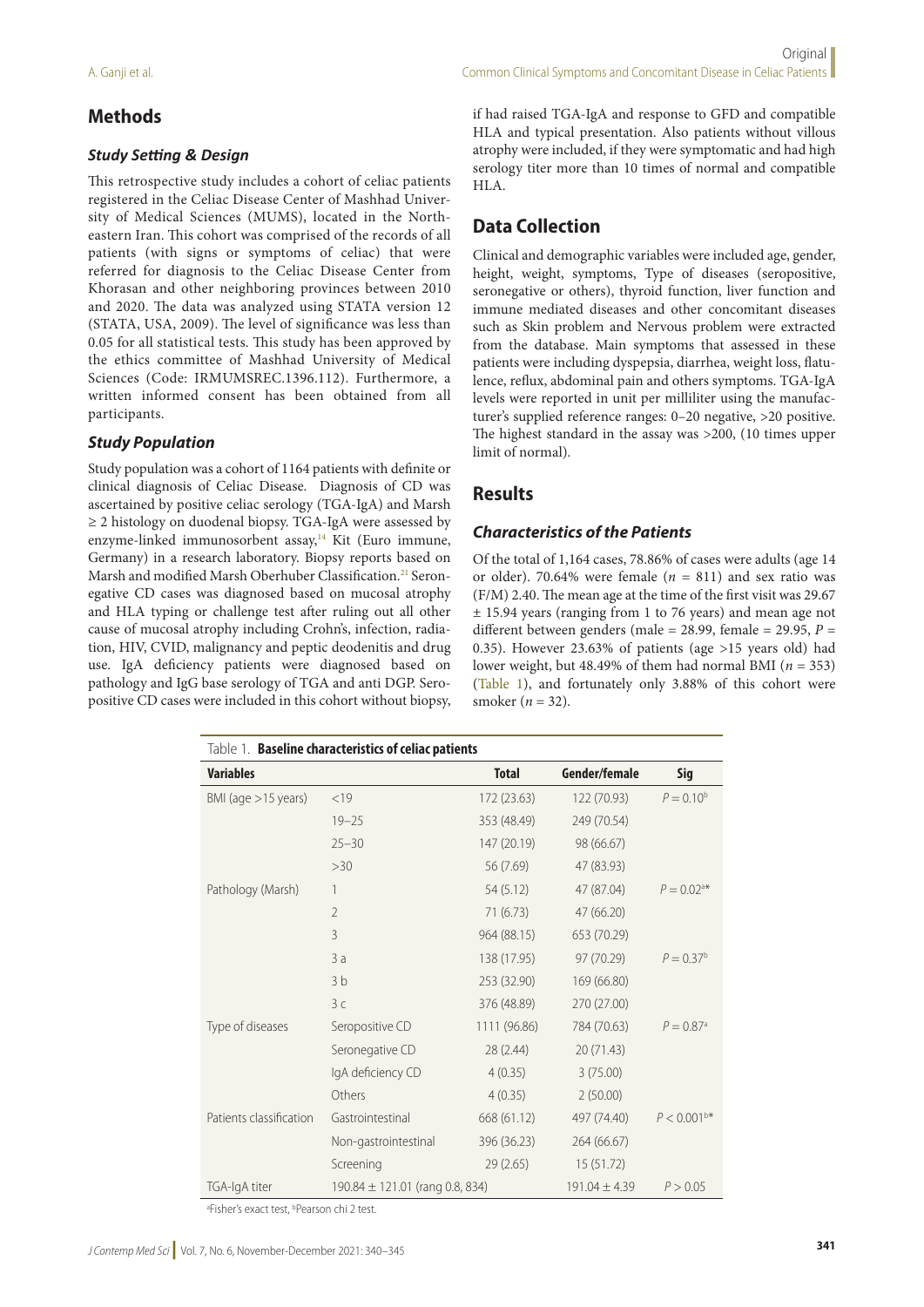In this cohort 1,111 (96.86%) patients were seropositive celiac cases (positive by serology) and 28 (2.44%) were seronegative CD, this status not related to genders  $(P = 0.87)$ . The mean  $\pm$  SD of TGA-IgA titer was 190.84  $\pm$  121.01 (rang 0.8, 834), mean difference of TGA-IgA titer not significant between two genders ( $P > 0.05$ ). Based on the results of the biopsies, more than 88% ( $n = 930$ ) of patients had villous atrophy and 48.89% of them were type  $c$  ( $n = 376$  Marsh 3c). This cohort classified to three presentations of celiac disease: typical 61.12%, atypical 36.23% and screened patients 2.65%, the presentations of CD related to gender (*P* < 0.001). The baseline characteristics of this celiac cohort are displayed in Table 1.

Mostly patients (68.99%) presented by one clinical symptom and one third of them (*n* = 361) presented by 2 or more clinical symptoms at the time of diagnosis. The first common GI symptoms of CD were dyspepsia 22.26% and diarrhea 12.94%. Growing problem 9.92%, weight loss 8.80% and anemia 7.51% were others first clinical symptoms in these patients. Also dyspepsia 12.97%, diarrhea 5.58%, anemia 5.24% and constipation 2.49% were secondly main clinical symptoms in this cohort. The main symptoms (chief complaint) at the time of their diagnosis are shown in Table 2.

The nervous problems were the most concomitant disorders in celiac patients, as 57.76% of evaluated cases (*n* = 779) had a psychiatric disorder. Anxiety disorder (9.07%) and depression (8.31%) were the most common type of these psychiatric disorders. Unadjusted models show females more likely have nervous problems (OR = 1.37, CI 95% 1.00, 1.87) than male patients. Liver disease were seen in more than 22% of evaluated cases ( $n = 724$ ), and this disorder not related to gender (OR = 0.88, CI 95% 0.54, 1.16), the most common of liver disease, was nonspecific abnormal alanine aminotransferase (ALT) (53.70%). Osteopenia have seen in 28.23% of CD patients, although odds of female are more likely to bone loss than male (OR = 1.51, CI 95% 1.01, 2.27). Other common

Table 2. **Common clinical presenting symptoms in celiac patients**

| <b>Variables</b>         | <b>Main clinical symptoms</b> |                     |  |
|--------------------------|-------------------------------|---------------------|--|
|                          | First $n$ %                   | Secondly <i>n</i> % |  |
| Dyspepsia                | 258 (22.26)                   | 151 (12.97)         |  |
| Diarrhea                 | 150 (12.94)                   | 65 (5.58)           |  |
| Weight loss              | 102 (8.80)                    |                     |  |
| Flatulence               | 78 (6.73)                     |                     |  |
| Reflux                   | 47 (4.06)                     |                     |  |
| Abdominal pain           | 42 (3.62)                     |                     |  |
| Nausea                   | 25(2.16)                      |                     |  |
| <b>IBS</b>               | 17(1.47)                      |                     |  |
| Vomiting                 | 15 (1.29)                     |                     |  |
| Growing problem          | 115 (9.92)                    |                     |  |
| Constipation             | 35(3.02)                      | 29 (2.49)           |  |
| Dermatitis               | 34 (2.93)                     |                     |  |
| Anemia                   | 87 (7.51)                     | 61(5.24)            |  |
| Others atypical symptoms | 188                           | 55 (4.73)           |  |
| Without symptoms         | 53 (4.57)                     | 803 (68.99)         |  |

More than half of evaluated cases ( $n = 485, 54\%$ ) were anemic, based on their laboratory tests; and odds of anemia in female were two time more than male ( $OR = 2.09$ ,  $CI 95%$ 1.56, 2.81).

The skin problems was seen in 23.53% of CD patients, that were include dermatitis herpetiformis (3.98%) and others skin problems (19.55%). Some concomitant immune and nonimmune disorders are shown in Table 3.

### **Discussion**

This is the first large cohort study in the northeastern region of Iran evaluating the clinical manifestations and concomitant conditions in 1,164 celiac disease patients. In this study, most of our cases were among adults with the mean first visit age of 29.67 years, ranging from 1 to 76. CD can present in all ages, and gluten intolerance can happen later in life even after age 60.22 As expected, CD was predominate in female in our cohort  $(F:M \text{ ratio } 2.40).^{1,2}$ 

In our cohort common type of CD disease was gastrointestinal, interestingly, 2.65% of total cohort was diagnosed by CD screening, which is lower than previous reports (5–21%).2,4,23 The most common GI symptom was dyspepsia. which is different from the dominant presentation in children.<sup>24</sup> These results are in line with other studies, which reported CD classic symptoms prevalence ranging from 34 to 85.2%.2,4,23,25 There are some reports of a notable trend of changing presentation of CD from classic to non-classic. For instance, reports in 1985 found 85.2% of patients to present with diarrhea, whereas in 2003–2013, presentation with diarrhea was estimated at 37.4%. This trend could be explained by the increasing awareness of clinicians from the atypical presentations of CD.2,4,25 In our study, only 12.94% had presented by diarrhea.

 In our study, 31.01% of patients reported more than one specific clinical symptoms of CD disease. The main symptom that presented as first or secondary clinical symptoms were include dyspepsia (35.23%), diarrhea (18.52%), anemia (12.75%), growing problems (9.92%), weight loss (8.80%), and flatulence (6.73%). Dyspepsia is not fully investigated in the literature as a symptom of CD. A notable percentage of CD patients are diagnosed incidentally through endoscopy for dyspepsia. Therefore, it could be concluded that our present knowledge of CD presentation is inadequate. Although there is some evidence of a high prevalence of dyspepsia in CD patients, especially in our region, most previous cohorts have not considered dyspepsia as a CD symptom.<sup>26-29</sup> The occurrence of other presentations in our cohort were lower than previous finding, estimating the prevalence for diarrhea, weight loss, and abdominal pain to be at 27–64%, 28–56%, and 30-34%, respectively.<sup>2,4,23,30</sup> Additionally, constipation and reflux were 5.51% and 4.06% although ranged between 1–13% and 12–14% in other studies.<sup>2,4,23</sup>

Type of disease was seropositive in 96.86% of CD patients, 2.44% of CD patients was seronegative which is in line with other studies that estimated prevalence of seronegative patients between 1.7–5%.<sup>31,32</sup> The prevalence of IgA deficiency in our general population is not determined, but 0.35% of these patients had IgA deficient.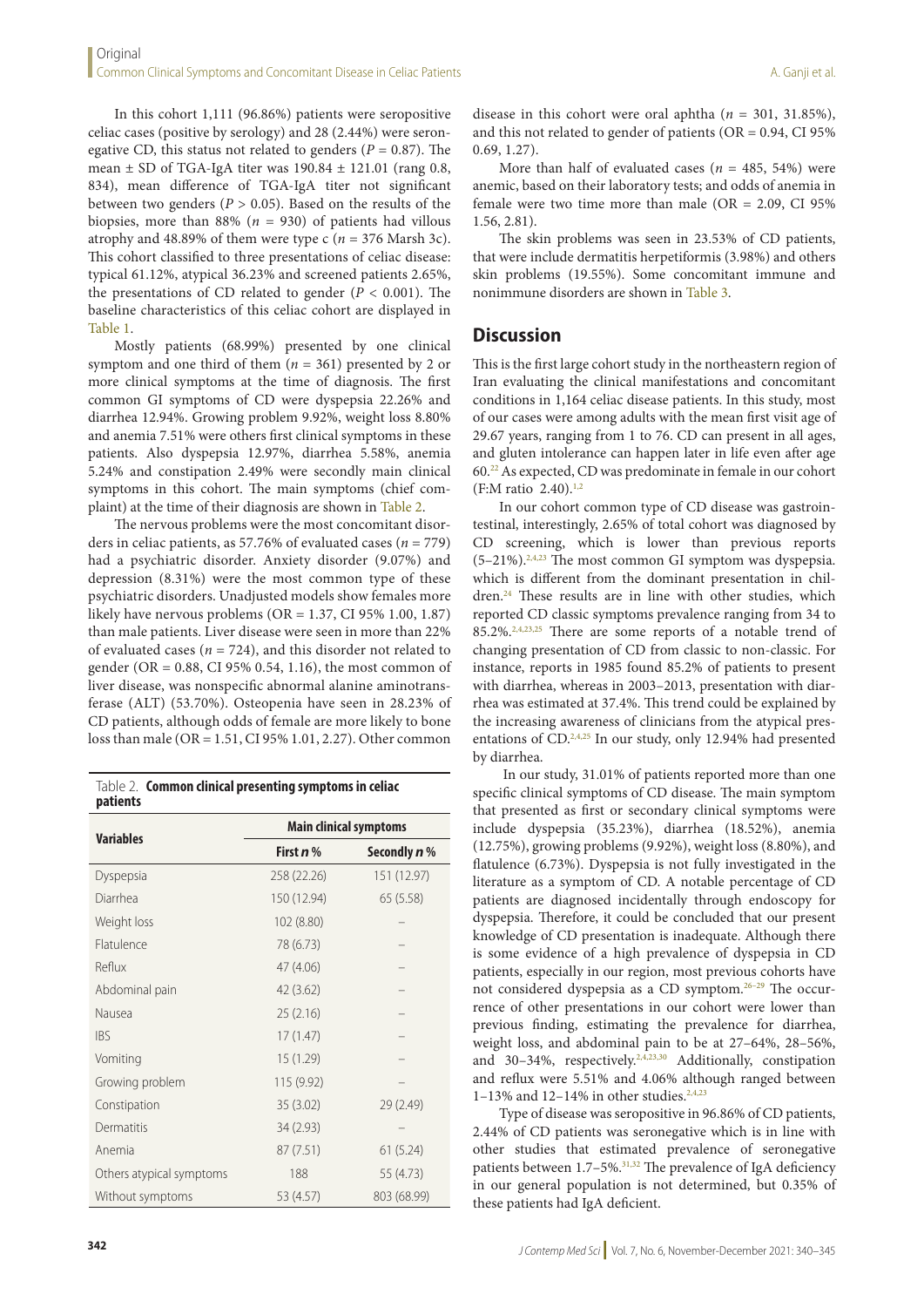| Table 3. Concomitant diseases in related sex of celiac patients |                          |              |                            |  |  |  |
|-----------------------------------------------------------------|--------------------------|--------------|----------------------------|--|--|--|
| No. of evaluated patients                                       | <b>Type of diseases</b>  | $n\%$        | Unadjusted OR CI 95% (f/m) |  |  |  |
| Thyroid diseases $n = 623$                                      | Without disease          | 516 (82.83)  | $\mathbf{1}$               |  |  |  |
|                                                                 | Hypo Thyroid             | 94 (15.09)   | 0.77(0.49, 1.20)           |  |  |  |
|                                                                 | Hyper Thyroid            | 13(2.09)     |                            |  |  |  |
| Skin problem $n = 578$                                          | Without disease          | 442 (76.47)  | $\mathbf{1}$               |  |  |  |
|                                                                 | Dermatitis herpetiformis | 23(3.98)     | 0.79(0.52, 1.21)           |  |  |  |
|                                                                 | Others skin problem      | 113 (19.55)  |                            |  |  |  |
| Nervous problem $n = 779$                                       | Without disease          | 338 (42.57)  | 1                          |  |  |  |
|                                                                 | Depression               | 66 (8.31)    | $1.37(1.00, 1.87)^{*}$     |  |  |  |
|                                                                 | Anxiety disorder         | 72 (9.07)    |                            |  |  |  |
|                                                                 | Headache                 | 44 (5.54)    |                            |  |  |  |
|                                                                 | Others                   | 98 (12.34)   |                            |  |  |  |
|                                                                 | Undetected problems      | 176 (22.17)  |                            |  |  |  |
| Liver disease $n = 724$                                         | Without disease          | 562 (77.62)  | 1                          |  |  |  |
|                                                                 | 1 ALT abnormality        | 87 (12.02)   | 0.80(0.54, 1.16)           |  |  |  |
|                                                                 | Fatty liver              | 42 (5.80)    |                            |  |  |  |
|                                                                 | 2 AIH                    | 14(1.93)     |                            |  |  |  |
|                                                                 | 3 PBC                    | 5(0.69)      |                            |  |  |  |
|                                                                 | 4 PSC                    | 2(0.28)      |                            |  |  |  |
|                                                                 | Others                   | 12(1.66)     |                            |  |  |  |
| Bone disease $n = 627$                                          | Without disease          | 450 (71.77)  | $\mathbf{1}$               |  |  |  |
|                                                                 | Osteopenia               | 177 (28.23)  | $1.51(1.01, 2.27)$ *       |  |  |  |
| Oral disease $n = 945$                                          | Without disease          | 644 (68.15)  | 1                          |  |  |  |
|                                                                 | Aphthae                  | 301 (31.85)  | 0.94(0.69, 1.27)           |  |  |  |
| Diabetes $n = 1159$                                             | Without disease          | 1092 (94.22) | $\mathbf{1}$               |  |  |  |
|                                                                 | Type 1                   | 67(5.78)     | 1.32 (0.74, 2.35)          |  |  |  |
| Anemia $n = 894$                                                | Without disease          | 409 (45.75)  | 1                          |  |  |  |
|                                                                 | Anemic                   | 489 (54.25)  | $2.09(1.56, 2.81)^{*}$     |  |  |  |

Although most previous studies report 5–10% DH cases within CD patients, two larger studies reported percentages of 9.8%<sup>33</sup> to 3.2%<sup>2</sup> and decreasing prevalence of DH during last decade, probably because of early diagnosis of celiac disease. In our study 3.98% of patients had DH.

There has been a lot of research done investigating the association of CD in other autoimmune disorders such as diabetes and hypothyroidism, but few studies evaluate the prevalence of such autoimmune disorders in CD patients. In this study prevalence of hypothyroidism was estimated 15.09%, which is in accordance with the current literature (10–30%).6,9,30,34 The association between diabetes type 1 and CD is widely explored, Our study showed a high prevalence of diabetes type 1 in CD patients (5.78%), which is supported by previous findings (3.2 to 10%) of CD patients.2,4,23 Clinical guidelines recommend screening for CD in patients with type 1 diabetes which results in a large proportion of CD patients being diagnosed through screening at-risk populations.<sup>35,36</sup> Thyroid disorders were seen in 17.18% of patients that hypothyroidism was common type of them. Studies have shown autoimmune thyroid diseases to be found in between 2.4% to 40.4% of CD patients.<sup>2,7,37</sup> The high prevalence of autoimmune disorders in CD patients can be explained by

the sharing of a common genetic background in immunological pathways between CD and other immune-mediated diseases.<sup>34,38</sup>

In this cohort 22.38% of patients had liver disorders, which more than half of them had abnormal ALT (12.02%). The simultaneous clinical presentation of CD with liver disorders is well-documented. CD can damage the liver directly or may be associated with other autoimmune liver disease. Hypertransaminas is seen in  $(13-60%)$  of CD patients,  $39,40$ even screening for CD is recommended for patients with autoimmune liver disease or chronic liver disease.<sup>41</sup>

In this cohort nervous problems were common concomitant disorders (57.43%) in CD patients that more reported in female than male ( $OR = 1.37$ ). the common nervous problems include anxiety disorder (9.07%) and depression (8.31%), although previous studies have higher estimate of anxiety disorder (of 41 to 84%) and depression (of 34 to 60%) in CD patients.42–44

Few studies have evaluated bone diseases in CD patients. In our cohort, 28.23% of patients had osteopenia, odds of bone diseases more in female than male  $(OR = 1.5)$ . Some previous studies have found an increased risk of osteopenia and fragility fractures in celiac patients.<sup>45-47</sup> A meta-analysis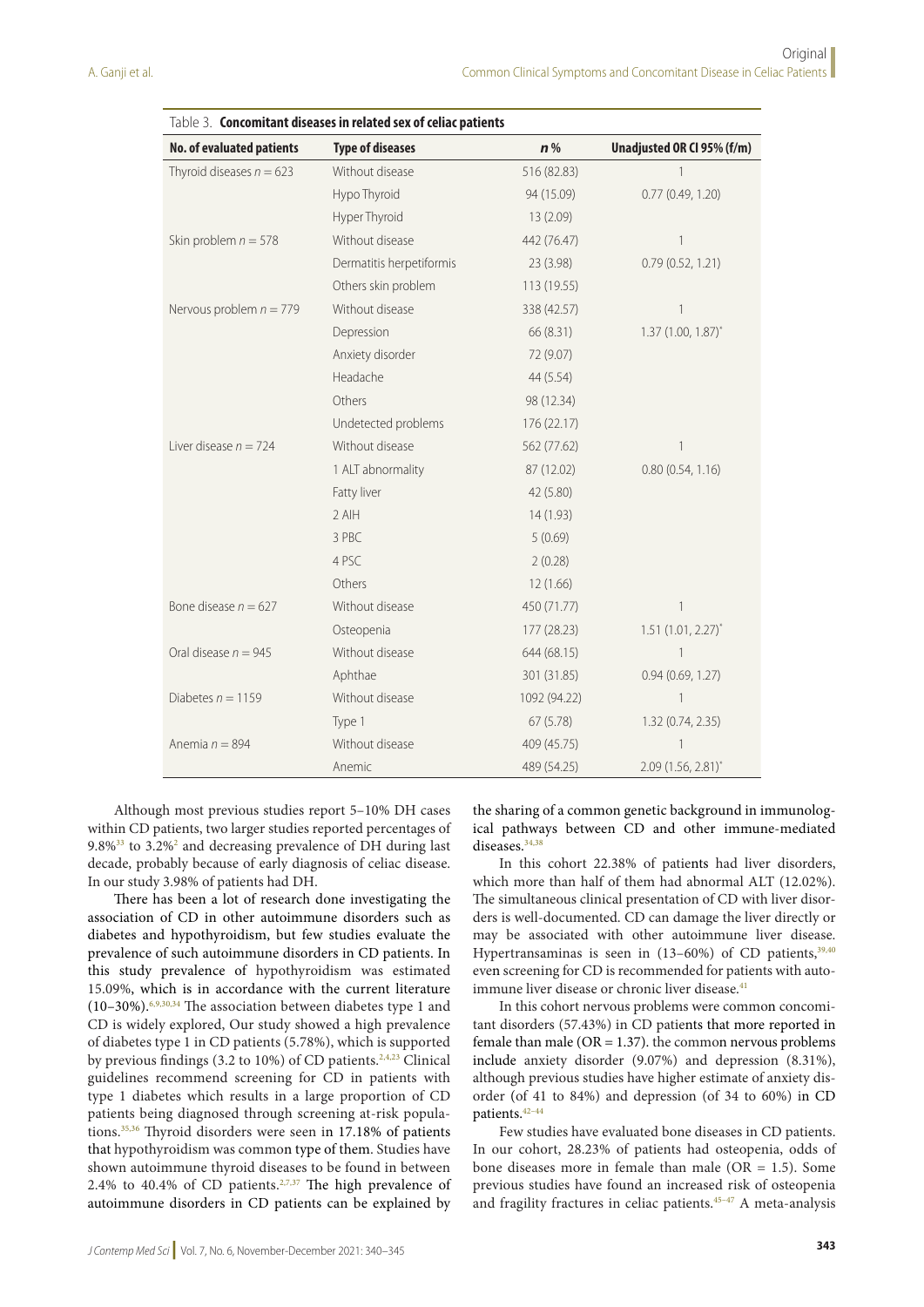on postmenopausal female and male with celiac disease reported the prevalence of osteopenia 39.6%.<sup>48</sup> Bone loss is explained through malabsorption of calcium and vitamin D, leading to secondary hyperparathyroidism and metabolic bone disease.49 In addition, anemia was common in more than half of CD patients, in accordance to previous reports (8–50%).4,23,30,45,50 Also odds of anemia in female patients was twice more than male (OR = 2.01).

## **Conclusion**

The classic type is common type of CD in northeast Iran. Dyspepsia, diarrhea and anemia main clinical symptoms in these patients, consequence we recommended to screening for CD in cases whiteout classic symptoms, such as dyspepsia. Nervous problem, bon disease and anemia important concomitant disorders that more seen in female CD patients.

### **Acknowledgements**

Thanks to the Mashhad University of Medical Sciences for supporting this project.

# **Appendices**

#### *List of Abbreviations*

Celiac disease (CD), Irritable bowel syndrome (IBS), Tissue transglutaminase (TGA ), Anti-tissue Transglutaminase-IgA (TGA-IgA), Deamidated gliadin peptide (DGP), Common

#### **References**

- 1. Caio G, Volta U, Sapone A, Leffler DA, De Giorgio R, Catassi C, et al. Celiac disease: a comprehensive current review. BMC Medicine. 2019;17(1):1-20.
- 2. Spijkerman M, Tan IL, Kolkman JJ, Withoff S, Wijmenga C, Visschedijk MC, et al. A large variety of clinical features and concomitant disorders in celiac disease–a cohort study in the Netherlands. Digestive and Liver Disease. 2016;48(5):499-505.
- 3. Lebwohl B, Sanders DS, Green PH. Coeliac disease. The Lancet. 2018;391(10115):70-81.
- 4. Dominguez Castro P, Harkin G, Hussey M, Christopher B, Kiat C, Liong Chin J, et al. Changes in presentation of celiac disease in Ireland from the 1960s to 2015. Clinical Gastroenterology and Hepatology. 2017 2017/06/01/;15(6):864-71.e3.
- 5. Reilly NR, Fasano A, Green PH. Presentation of celiac disease. Gastrointestinal Endoscopy Clinics. 2012;22(4):613-21.
- 6. Lauret E, Rodrigo L. Celiac disease and autoimmune-associated conditions. BioMed Research International. 2013;2013.
- 7. Neuhausen SL, Steele L, Ryan S, Mousavi M, Pinto M, Osann KE, et al. Co-occurrence of celiac disease and other autoimmune diseases in celiacs and their first-degree relatives. Journal of Autoimmunity. 2008;31(2):160-5.
- 8. Stagi S, Giani T, Simonini G, Falcini F. Thyroid function, autoimmune thyroiditis and coeliac disease in juvenile idiopathic arthritis. Rheumatology. 2005;44(4):517-20.
- 9. Diamanti A, Capriati T, Bizzarri C, Panetta F, Ferretti F, Ancinelli M, et al. Celiac disease and endocrine autoimmune disorders in children: an update. Expert Review of Clinical Immunology. 2013;9(12):1289-301.
- 10. Stein J, Schuppan D. Coeliac disease-new pathophysiological findings and their implications for therapy. Visceral Medicine. 2014;30(3):156-65.
- 11. Tio M, Cox MR, Eslick GD. Meta-analysis: coeliac disease and the risk of all-cause mortality, any malignancy and lymphoid malignancy. Alimentary Pharmacology & Therapeutics. 2012;35(5):540-51.
- 12. Ilus T, Kaukinen K, Virta LJ, Pukkala E, Collin P. Incidence of malignancies in diagnosed celiac patients: a population-based estimate. Official Journal of the American College of Gastroenterology | ACG. 2014;109(9):1471-7. PubMed PMID: 00000434-201409000-00025.

variable immunodeficiency (CVID), Gluten free diet (GFD), Alanine amino transferase (ALT), Gastrointestinal (GI)

# **Ethics Approval and Consent to Participate**

The study was approved by the Ethics Committee of Mashhad University of Medical Sciences.

# **Consent for Publication**

Not applicable.

# **Competing Interests**

The authors declare that they have no competing interests.

### **Funding**

None.

### **Authors' Contributions**

- Conceptualization; A. G.
- Data curtain; AG
- Funding acquisition; A.G.
- Methodology; F.A.
- Data analysis; F.A.
- Supervision & Validation; A.G.
- Roles/Writing original draft; A.G.K.R, F.A., B.Sh.
- All authors have read and approved the final manuscript.
- 13. Guandalini S, Assiri A. Celiac disease: a review. JAMA Pediatrics. 2014;168(3):272-8.
- 14. Mustalahti K, Catassi C, Reunanen A, Fabiani E, Heier M, McMillan S, et al. The prevalence of celiac disease in Europe: results of a centralized, international mass screening project. Annals of Medicine. 2010 2010/12/01;42(8):587-95.
- 15. Schuppan D, Zimmer KP. The diagnosis and treatment of celiac disease. Deutsches Ärzteblatt International. 2013;110(49):835.
- 16. Tack GJ, Verbeek WH, Schreurs MW, Mulder CJ. The spectrum of celiac disease: epidemiology, clinical aspects and treatment. Nature Reviews Gastroenterology & Hepatology. 2010;7(4):204.
- 17. Gujral N, Freeman HJ, Thomson AB. Celiac disease: prevalence, diagnosis, pathogenesis and treatment. World Journal of Gastroenterology: WJG. 2012;18(42):6036.
- 18. Odeh R, Alassaf A, Gharaibeh L, Ibrahim S, Khdair Ahmad F, Ajlouni K. Prevalence of celiac disease and celiac-related antibody status in pediatric patients with type 1 diabetes in Jordan. Endocr Connect. 2019 Jun 13;8(6):780-7. PubMed PMID: 31085767. Pubmed Central PMCID: PMC6590199. Epub 2019/05/16. eng.
- 19. Rönnblom A, Holmström T, Tanghöj H, Wanders A, Sjöberg D. Celiac disease, collagenous sprue and microscopic colitis in IBD. Observations from a population-based cohort of IBD (ICURE). Scand J Gastroenterol. 2015;50(10):1234-40. PubMed PMID: 25921772. Epub 2015/04/30. eng.
- 20. Mohammadibakhsh R, Sohrabi R, Salemi M, Mirghaed MT, Behzadifar M. Celiac disease in Iran: a systematic review and meta-analysis. Electron Physician. 2017 Mar;9(3):3883-95. PubMed PMID: 28461861. Pubmed Central PMCID: PMC5407219. Epub 2017/05/04. eng.
- 21. Oberhuber G. Histopathology of celiac disease. Biomedicine & Pharmacotherapy. 2000;54(7):368-72.
- 22. Collin P, Vilppula A, Luostarinen L, Holmes GKT, Kaukinen K. Review article: coeliac disease in later life must not be missed. Alimentary Pharmacology & Therapeutics. 2018;47(5):563-72.
- 23. Volta U, Caio G, Stanghellini V, De Giorgio R. The changing clinical profile of celiac disease: a 15-year experience (1998-2012) in an Italian referral center. BMC Gastroenterology. 2014 2014/11/18;14(1):194.